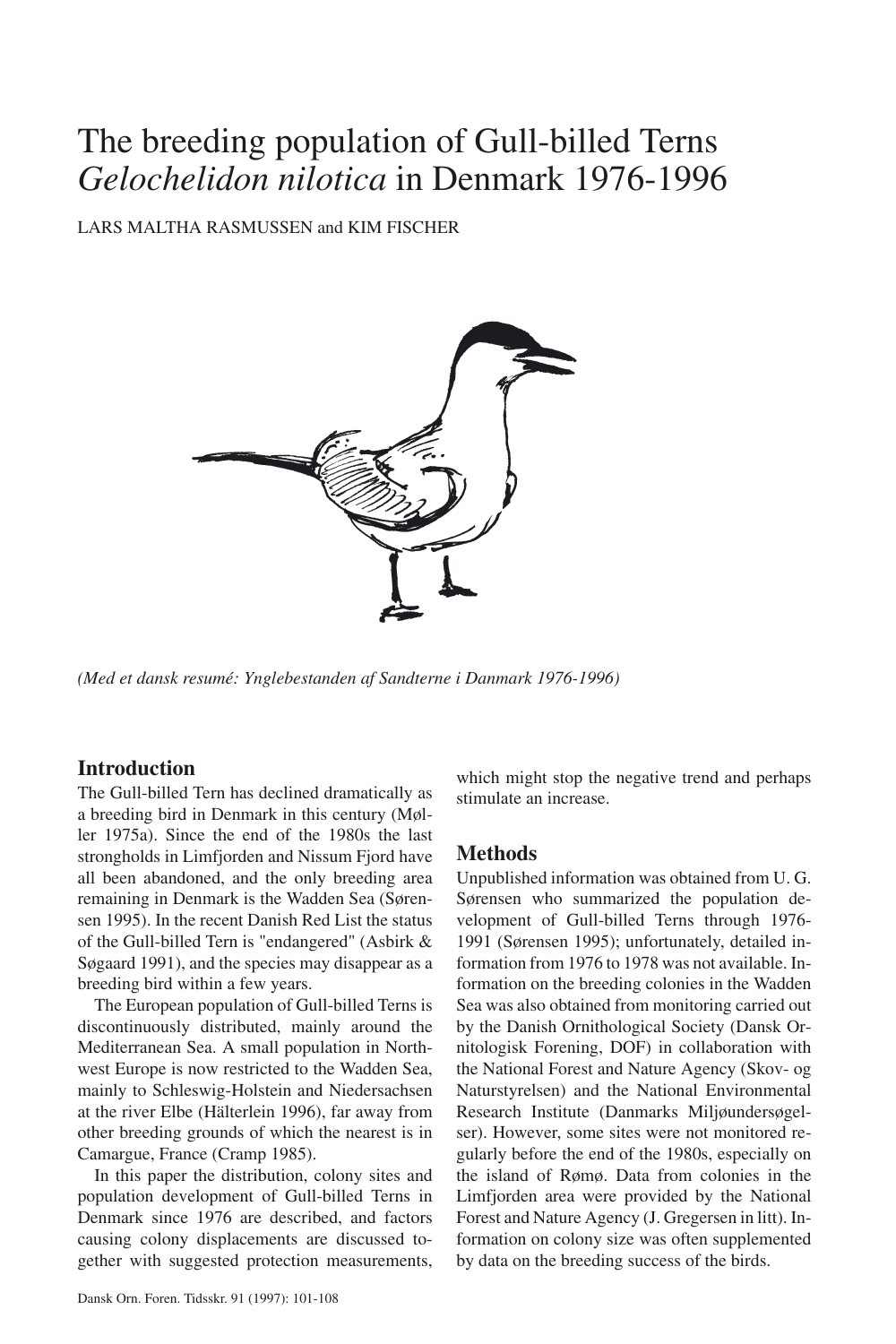#### **Danish breeding colonies 1976-1996**

Gull-billed Terns were found breeding for at least two successive years at eight sites during the study period (Tab. 1, Fig. 1; below), and at least seven other sites were used occasionally.

**Vår Holm** and **Kyø Holm**, Limfjorden. Small islands in Nibe Bredning in the central part of Limfjorden. Nature reserve, no public access. Breeding was never confirmed, but observations of birds indicated that a few pairs bred in large colonies of up to 30 000 pairs of Black-headed Gulls *Larus ridibundus*. Gull-billed Terns may have been overlooked in some of the years not indicated in Tab. 1, but there has been nothing to suggest breeding in the entire Limfjorden area since 1988. Blackheaded Gulls and Arctic Terns *Sterna paradisaea* have both declined in the area (U. G. Sørensen pers. comm.).

**Fjandø**, Nissum Fjord. Small island in the brackish lagoon of Nissum Fiord. Nature reserve, no public access. The colonies of Gull-billed Terns and Black-headed Gulls disappeared in 1986 when foxes *Vulpes vulpes* bred on the island (J. O. Christensen pers. comm.).

**Langli**, the Wadden Sea. An 80 ha island with large colonies of Black-headed Gulls, Herring Gulls *Larus argentatus*, Common Gulls *Larus canus*, Arctic Terns, Sandwich Terns *Sterna sandvicensis*, and Avocets *Avosetta recurvirostra*. Nature reserve, no public access. In 1995, one of the Gull-billed Tern pairs gave up the breeding attempt owing to the presence of a Goshawk *Accipiter gentilis*, and the other pair failed during incubation (J. Thalund pers. comm.). In 1996 both pairs hatched young, but none of these fledged, probably due to very unfavourable weather (M. J. Hansen pers. comm.).

**Keldsand**, the Wadden Sea. A small vegetated and sandy island 200 m east of Sønderho, Fanø, with breeding Black-headed Gulls, Arctic Terns and Avocets. Part of the Wadden Sea Nature Reserve. Many reports on human disturbance. The breeding of the birds failed in 1990 due to daily visits by foxes.

**Mandø**, the Wadden Sea. Salt marsh, intensively grazed by sheep. There is a large colony of Arctic Terns (350 pairs in 1992, falling to 164 pairs in 1995), Common Terns *Sterna hirundo*, Black-Headed Gulls and Avocets. Public access. Apart



Fig. 1. Map of Denmark showing breeding sites for Gullbilled Terns in 1976-1996. *Ynglelokaliteter for Sandterne i Danmark 1976-1996.*

from single pairs, the Gull-billed Tern colony was established in 1992 after the abandonment of Keldsand. In 1993 the twelve pairs disappeared by 1 June for unknown reasons. It is probable that grazing sheep disturbed the birds or destroyed the nests, but egg collection may have been a contributing factor, since collection of eggs by residents and visitors is an old tradition on the island where, as late as in 1995 and 1996, a visiting school class was offered gulls' eggs (K. Melbye pers. comm., N. Rattenborg pers. comm.). Foxes on Mandø are regulated to a low level and are not considered a problem.

**Juvre**, Rømø, the Wadden Sea. A 1200 ha sandy salt marsh with colonies of Black-Headed Gulls and Arctic Terns. Military training and bombing area with no public access. Regular monitoring data from the area are lacking, but breeding in different parts of the island may have occurred in most years during the study period. In 1995, eggs of gulls and terns were collected in the part of the colony where the Gull-billed Terns bred (pers. obs.). Within the military target area all nests of breeding gulls are destroyed each year. Tern nests are usually spared, but the activity may indirectly affect the Gull-billed Terns. Seven of the nine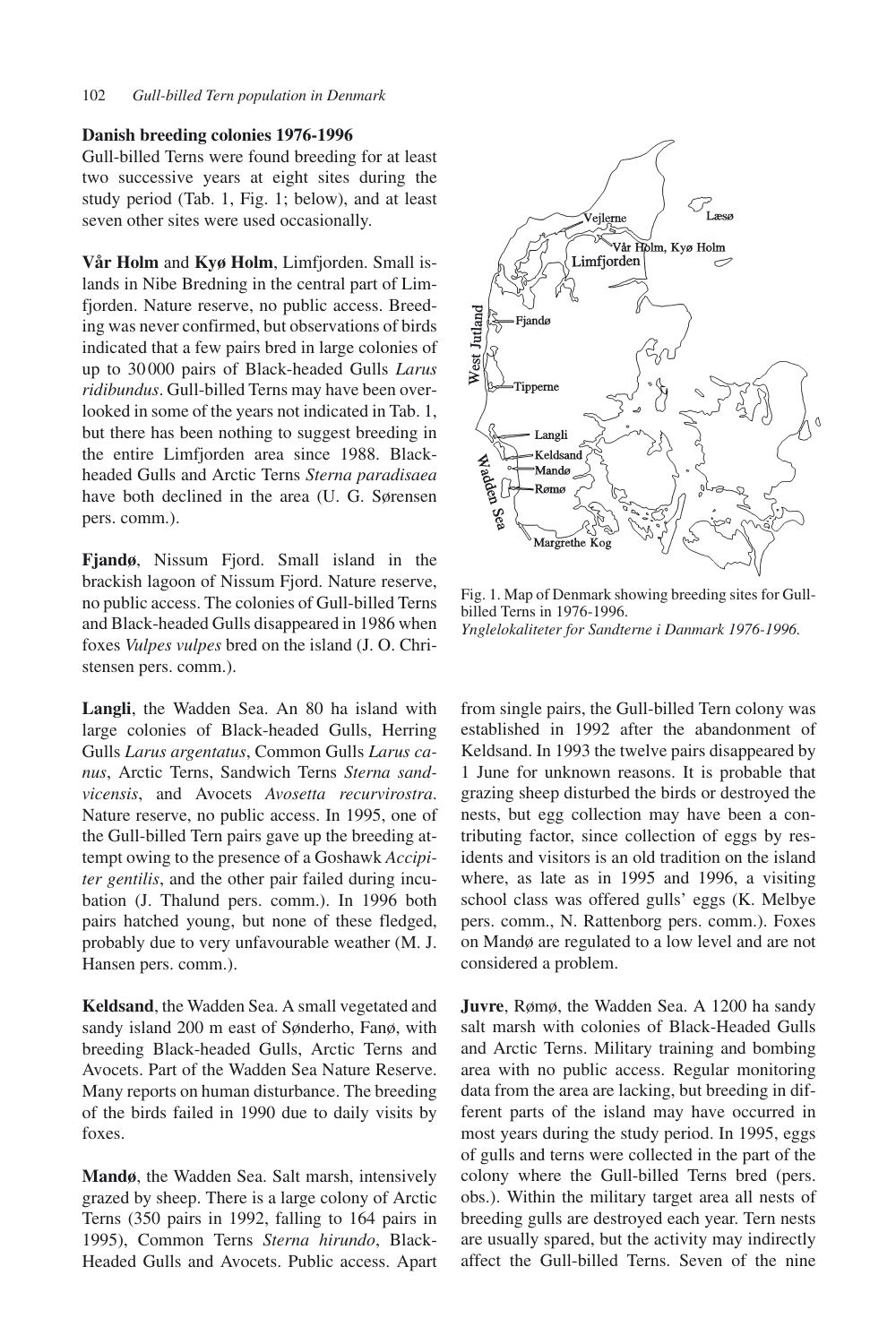**Lakolk**, Rømø, the Wadden Sea. Cattle-grazed salt marsh with a small lake. No associated breeding species. Public access to the area is unrestricted, but not frequent (O. Thorup pers. comm.). Formerly, the area has been visited only irregularly, so Gull-billed Terns may have bred there earlier than indicated in Tab. 1. A single young fledged in 1995, but in 1996 the two pairs abandoned their nests owing to the presence of foxes.

**Margrethe Kog**, the Wadden Sea. Salt marsh reclaimed in 1981, now an artificial saltwater lagoon. Nature reserve, no public access. Most breeding attempts have been unsuccessful. In 1995 the clutches were destroyed by grazing sheep shortly before hatching (pers. obs.); in 1996 the colony area was inhabited by foxes and no breeding was attempted, although Gull-billed Terns were present. Together with Rickelsbüller Koog on the German side of the border Margrethe Kog may be regarded as a single locality where 1-5 pairs of Gull-billed Terns have bred annually since 1985, excepting 1993 (Rasmussen 1995).

### **Population development**

The Danish population of Gull-billed Terns has ranged between 150-500 pairs since the turn of the century. Beginning in the 1940s the population decreased to around 120 pairs in 1960 and only 13 pairs in 1974 (Møller 1975a), at which level it stabilized (10-16 pairs in 1980, Fischer 1990). The population in 1976-1977 has been reported at about 30 pairs (Dybbro 1978), but no documentation for this statement exists (U. G. Sørensen pers. comm.). An estimate of 26 pairs in 1980 (Sørensen 1995) is in error (includes 21 pairs of Common Terns wrongly reported as Gull-Billed Terns; pers. obs.), and only 10-16 pairs bred that year.

Prior to the study period, Gull-billed Terns are known to have bred four times in the Danish part of the Wadden Sea, on Langli: in 1933 (73 pairs), in 1936 (130 pairs), and in 1947-1948 (40 pairs).

In the 1960s and 1970s, when the Limfjorden population decreased, the most important colony was in Nissum Fjord. The disappearance from Limfjorden was followed by the establishment of a population in the German Wadden Sea in Schleswig-Holstein, especially from 1960 onwards (Møller 1978, Südbeck & Hälterlein 1994, Fleet et al. 1994, Hälterlein 1996). Numbers in this German area peaked during 1975-1983 with 48-72 pairs (mean 62 pairs) but then decreased to 40-55

Tab. 1. Breeding pairs of Gull-billed Terns in Denmark 1976-96. *Antallet af ynglepar af Sandterne i Danmark 1976-1996.*

|                      | 76             | 77       | 78       | 79             | 80       | 81             | 82       | 83           | -84            | 85             | 86             | 87       | 88       | 89             | 90       | 91       | 92                | 93       | 94       | 95             | 96             |
|----------------------|----------------|----------|----------|----------------|----------|----------------|----------|--------------|----------------|----------------|----------------|----------|----------|----------------|----------|----------|-------------------|----------|----------|----------------|----------------|
| Læsø                 | 6              |          |          |                |          |                | $2 - 3$  |              |                |                |                |          |          |                |          |          |                   |          |          |                |                |
| Klosterholm          | $\overline{c}$ | $\theta$ | $\Omega$ | $\Omega$       | $\Omega$ | $\Omega$       | $\Omega$ | $\Omega$     | $\Omega$       | $\Omega$       | $\Omega$       | $\Omega$ | $\Omega$ | $\Omega$       | $\Omega$ | $\Omega$ | $\Omega$          | $\Omega$ | $\Omega$ | $\Omega$       | $\theta$       |
| Vår & Kyø Holme      | 10             | 25       | 21       | 13             | 20       | $\theta$       | $\Omega$ | $\Omega$     | 3              | $\overline{0}$ |                | $\Omega$ | $\Omega$ |                |          |          |                   |          |          |                |                |
| Horsgårdholm         | $\Omega$       | $\Omega$ | $\Omega$ | $\theta$       | $\Omega$ | $\theta$       | $\Omega$ | $\Omega$     |                | $\Omega$       | $\Omega$       | $\Omega$ | $\Omega$ | $\Omega$       | $\Omega$ | $\Omega$ | 0                 | $\Omega$ | $\Omega$ | $\Omega$       | $\theta$       |
| Lille Vildmose       | $\Omega$       | $\Omega$ | 1        | $\Omega$       | $\Omega$ | $\Omega$       | $\Omega$ | $\Omega$     | $\Omega$       | $\Omega$       | $\Omega$       | $\Omega$ | $\Omega$ | $\overline{0}$ | $\Omega$ | $\Omega$ | $\Omega$          | $\Omega$ | $\Omega$ | $\Omega$       | $\theta$       |
| Northern Jutland     |                |          |          |                |          |                |          |              |                | $\Omega$       |                | 2        |          |                |          |          |                   |          |          |                |                |
| Vejlerne             | $\Omega$       | $\Omega$ | $\Omega$ |                | $\Omega$ | $\theta$       | $\Omega$ | $\Omega$     | $\theta$       | 1              | $\Omega$       | $\Omega$ | $\Omega$ | $\overline{0}$ | $\Omega$ | $\Omega$ | $\Omega$          | $\Omega$ | $\Omega$ | $\Omega$       |                |
| Fjandø               | 10             | 5        | 4        | 10             | 6        | $4 - 5$        |          | $4-6$ $8-10$ | 6              | 3              | 4              | $\Omega$ | $\Omega$ | $\overline{0}$ | $\theta$ | $\Omega$ | $\overline{0}$    | $\theta$ | $\Omega$ | $\Omega$       |                |
| Tipperne             | $\Omega$       | $\Omega$ | $\Omega$ | $\overline{0}$ | $\Omega$ | $\theta$       | $\Omega$ | $\Omega$     | $\Omega$       | $\Omega$       | $\theta$       | 0        | $\Omega$ | $\Omega$       | $\theta$ | $\theta$ |                   | $\Omega$ | $\Omega$ | $\Omega$       |                |
| Wadden Sea Vadehavet |                |          |          |                |          |                |          |              |                |                |                |          |          |                |          |          |                   |          |          |                |                |
| Langli               | $\Omega$       | $\Omega$ | $\Omega$ | $\overline{0}$ | $\Omega$ | $\theta$       | $\Omega$ | $\Omega$     | $\Omega$       | $\Omega$       | $\Omega$       | $\Omega$ | $\Omega$ | $\theta$       | $\Omega$ | $\Omega$ | 0                 | 0        | $\Omega$ | 2              | $\overline{2}$ |
| Keldsand             | $\Omega$       | $\Omega$ | $\Omega$ | $\Omega$       | $\Omega$ | $\Omega$       | $\Omega$ | $\Omega$     | $\overline{4}$ | $+$            | 8              | 5        | 5        | 11             | 10       | $\theta$ | $\Omega$          | $\Omega$ | $\Omega$ | $\Omega$       | $\theta$       |
| Mandø                |                |          |          |                |          | $\theta$       | $\Omega$ | 1            | $\Omega$       | $\Omega$       |                |          |          | $1 - 2$        |          |          | $8 - 10$          | 12       | $\Omega$ | 5              | $\theta$       |
| Juvre                |                |          |          |                |          |                |          |              |                | 2              | 2              | $1 - 2$  |          |                |          | 0        | 3                 |          | ٩        | 3              | 9              |
| Lakolk               |                |          |          |                |          |                |          |              |                |                |                | 0        | $\Omega$ | $\Omega$       |          |          | $0-2$ $0-2$ $0-2$ |          |          | $\mathfrak{D}$ | $\overline{2}$ |
| Margrethe Kog        |                |          |          | $\overline{2}$ | $\Omega$ | $\Omega$       | $\Omega$ | $\Omega$     | $\theta$       | $\Omega$       | $\overline{c}$ | 1        | $\Omega$ |                |          |          | $\Omega$          | $\Omega$ | $\Omega$ | $\overline{c}$ | $\theta$       |
| Wadden Sea total     | $\Omega$       | $\Omega$ | $\Omega$ | $\overline{2}$ | $\Omega$ | $\overline{0}$ | $\Omega$ | 1            | 4              | $2+$           | 13             | 9        | 7        | 14             | 13       | 2        | 15                | 16       | 5        | 14             | 13             |
| Denmark total        | 28             | 30       | 26       | 26             | 26       | 5              | 9        | 11           | 15             | $6+$           | 19             | 11       | 8        | 14             | 13       | 2        | 16                | -16      | 5        | 14             | -13            |

\* unknown localities *ukendte lokaliteter (Nordjylland)*

+ breeding, number unknown *yngleforekomst, antal ukendt*

– no information *ingen oplysninger*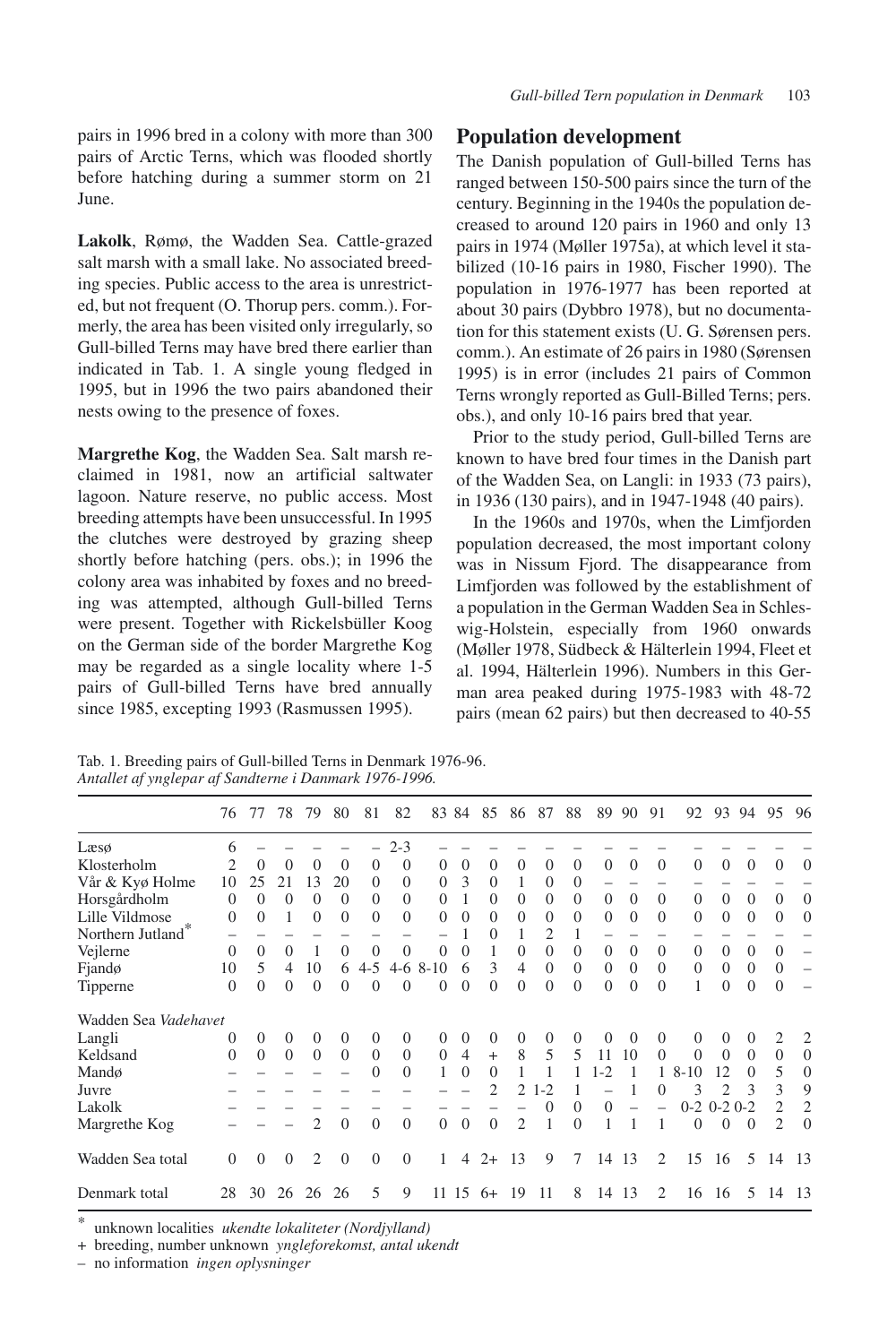pairs (mean 46 pairs), with many colony displacements (Hälterlein 1996). One major colony with 20-60 pairs has shifted between five different sites. Other colonies rarely exceeded four pairs. The most stable of them was situated in Meldorfer Bucht in Ditmarschen during 1973-1990; before disappearing this colony broke up into several smaller colonies, probably owing to an increased number of breeding foxes in the surroundings and human disturbance (Hälterlein l.c.).

During 1990-1994 the main colony, then south of the river Elbe, fledged few young owing to predation, trampling by grazing cattle, and disturbance from boat traffic. In 1995 the 25-30 pairs moved to a recently established colony of 1180 Common Terns at Neufelder Vorland on the north side of the river mouth. Here, geese and sheep graze the foreland, and foxes are fenced out; the colony had a good breeding success in 1995.

In the 1980s, the population in Limfjorden/Nissum Fjord disappeared completely and may have moved to Keldsand in the Danish Wadden Sea. In the first years many Gull-billed Terns occurred here throughout the breeding season without nesting. In 1991, with a particularly cold, windy and wet spring affecting breeding of most waterbird species in the Wadden Sea (Fleet et al. 1994), 25-30 Gull-billed Terns were observed at Keldsand and other parts of the Wadden Sea, the number matching the breeding population in both 1990 and 1992. Also in 1994, when only three pairs bred, Gull-billed Terns were regularly seen throughout the Wadden Sea, especially on Langli and Rømø. Despite the fluctuating number of breeders, the Danish population has been fairly stable over the past sixteen years (Tab. 1, Fig. 2).



Fig. 2. Breeding pairs (maximum numbers) of Gullbilled Terns in Denmark, 1976-1996.

*Bestandsudvikling (maksimumtal) for Sandterne i Danmark 1976-1996.*

#### **Safeguarding colonies**

Visits by tourists and birdwatchers arriving by boat caused increasing disturbance of the colonies of the Gull-billed Tern in Limfjorden (Møller 1975b). This development was the reason for the establishment of reserves on the islands Vår Holm and Kyø Holm in Limfjorden and Fjandø in Nissum Fjord.

When the Gull-billed Tern started breeding on Keldsand in 1984, there was public access to the island which, at low tide, may be reached on foot from Sønderho 300 m to the east. In 1986-1988 the colony on Keldsand was kept under regular observation by K. Fischer who found that during the first year disturbance from sunbathers and wormdiggers occurred frequently; two downy young found dead had been stepped on by visiting people. As a consequence, public access to the island was prohibited in 1987 which reduced the traffic, although two people were seen collecting Gullbilled Tern eggs there in 1988. In 1989 the colony was guarded and experienced a good breeding success. In late May and throughout June 1990 the colony again was guarded, this time by volunteers financially supported by DOF, but the regular occurrence of foxes that year lead to breeding failure of the terns, and when these returned to the colony the following year they did not breed.

In 1992 the majority of the Danish Gull-billed Terns settled on Mandø, and a guarding system was subsequently organized by volunteers from DOF, so that from late May to the end of June the colony was under daily observation. Horse-riders caused some disturbance, and two days with military flights at low altitudes stressed the birds. The biggest threat to the colony, however, came from grazing sheep. The Gull-billed Terns nested on an elevated sandy spot in the middle of the ternery, where also sheep preferred to rest and feed, and the terns often spent prolonged periods on the wing in unsuccessful attempts to drive the sheep away. The 8-10 pairs present only fledged six young.

In 1993, the colony (12 pairs) was probably destroyed by sheep when the foreland was partially flooded. In such situations, the sheep congregate at the elevated parts of the foreland, where also the terns and gulls breed.

The observations from 1992, indicating that grazing sheep caused most of the disturbance of the Gull-billed Terns and other birds on Mandø, were confirmed in 1996. In May that year the County of Ribe arranged for 3 ha out of Mandø's 50 ha of salt marsh to be fenced during the breeding season and kept free of grazing sheep. After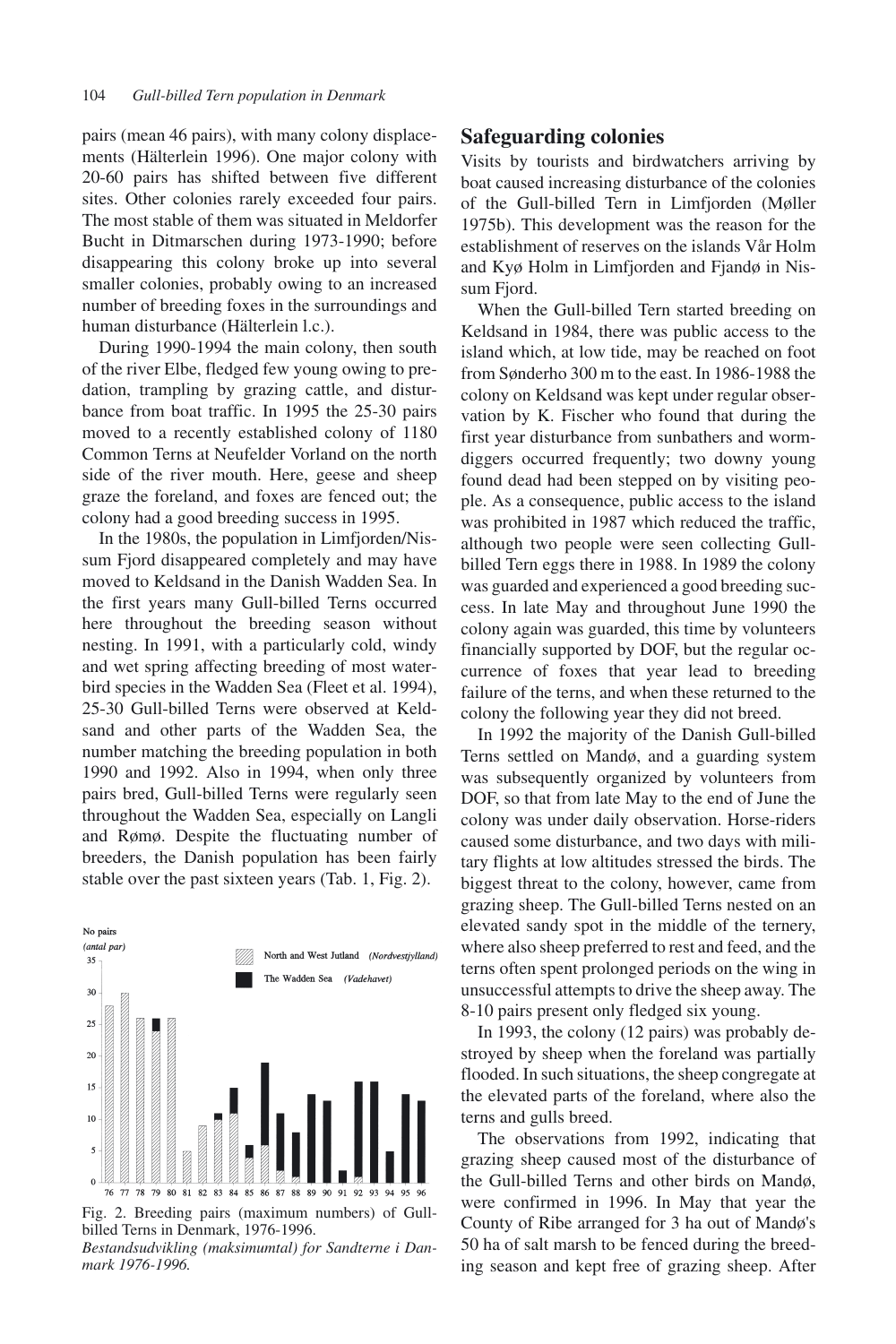

I Nordeuropa yngler Sandternen nu kun i Vadehavet, hvor den danske bestand udgør 11-16 par. Foto: John Larsen.

four weeks of intensive sheep grazing, 420 pairs of Black-headed Gulls where breeding inside the fenced area, compared to 140 pairs in the surrounding, much larger area. Furthermore, during a flood on 21 June, approximately 40 pairs of Common Terns nesting outside the fence had their nests destroyed by sheep. Unfortunately, no Gullbilled Terns bred on Mandø in 1996, although two pairs displayed in May.

### **Discussion**

Although cold and wet conditions during the breeding season may occasionally reduce breeding frequency or success, long-term climatic changes are not generally considered an important regulating factor for Gull-billed Tern populations (Møller 1975a, Hälterlein 1996). Møller (1975a, 1975b) suggested that the decline after 1940 was a consequence of drainage and cultivation of heather and meadows, degrading foraging and breeding habitat used by the birds, with changes in the wintering areas as probable contributing causes. Only after the species had become rare did human disturbance come to play a role.

The Wadden Sea landscape has certainly changed during this century, with much reduced Gull-billed Tern feeding habitat (pasture, salt marsh, heather) as a result. On Fanø and Rømø the main changes were the emergence of conifer plantations and the enormous growth in recreational areas, while on the mainland the most decisive changes were dike construction and the subsequent drainage and cultivation of freshwater marshes. During the past twenty years, however, the remaining feeding habitat for Gull-billed Terns has changed relatively little, and compared with the Limfjorden area, the Danish Wadden Sea landscape still exhibits large areas of unfragmented, open and treeless habitat. Since 1981 most of this land has been legally protected, and numbers of grazing animals have not changed much.

Food appears not to be a limiting factor for the Gull-billed Terns in the German Wadden Sea where, in most years, they prey on mice (Hälterlein 1996). Breeding terns from Fanø mainly forage near this island, although they are also regularly seen at Skallingen and Langli. Gull-billed Terns from Mandø have been observed foraging on Fanø and Rømø, where our observations indicate that mice, lizards and downy young of birds make up much of the food. In Margrethe Kog the main prey also appears to be mice and young birds (in early May especially Lapwing *Vanellus vanellus*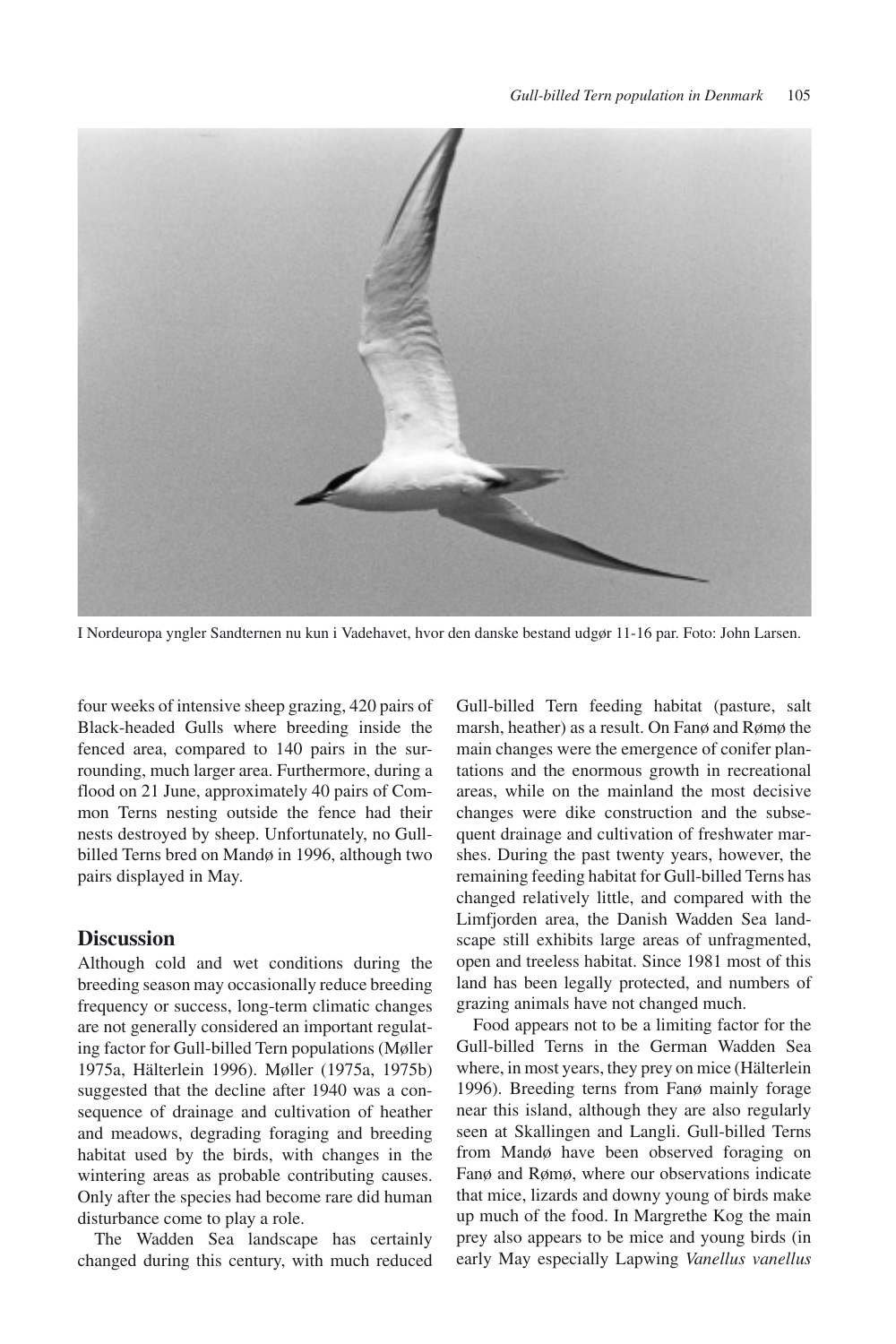| Locality      | 86 | 87                       | 88  | 89 | 90       | 91       | 92       | 93       | 94                       | 95             | 96                       |
|---------------|----|--------------------------|-----|----|----------|----------|----------|----------|--------------------------|----------------|--------------------------|
| Tipperne      |    |                          |     |    |          |          | $\theta$ |          |                          |                |                          |
| Langli        |    |                          |     |    |          |          |          |          |                          | $\overline{0}$ | $\theta$                 |
| Keldsand      | 10 |                          | 3-4 | 13 | 0        | -        |          |          |                          |                |                          |
| Mandø         |    |                          |     |    |          |          | 6        | $\Omega$ | $\overline{\phantom{0}}$ | 0              | $\overline{\phantom{m}}$ |
| Juvre         |    |                          |     |    |          |          |          |          | -                        | $\overline{0}$ | $\theta$                 |
| Lakolk        |    | $\overline{\phantom{a}}$ |     |    |          |          |          |          |                          | 2              | $\theta$                 |
| Margrethe Kog |    | $\Omega$                 |     |    | $\theta$ | $\Omega$ |          |          |                          | 0              |                          |

Tab. 2. Number of fledged Gull-billed Tern young in Denmark, from sites and years where it is known. *Antallet af flyvefærdige Sandterne-unger i kolonier og år, hvor tallet er kendt.*

chicks), and nothing suggests that food availability should limit the population in the area, although bad weather has caused poor breeding success in some years.

Fox predation, on the other hand, is obviously an important factor regulating Gull-billed Tern distribution, causing the abandonment of localities like Fjandø and Keldsand, and also Meldorfer Bucht in Schleswig-Holstein. Foxes do occur on Rømø, Mandø and Fanø, where their presence threatens the continued existence of the Gull-billed Tern colonies. The foxes have reached Rømø and Mandø by man-made dams built in the 1930s and 1970s, respectively. They arrived on Fanø across the ice in the 1940s; here they thrive on the numerous rabbits *Oryctolagus cuniculus*. Foxes on Mandø are regulated in order to reduce their effect on bird colonies, obviously with some success. On Langli, no foxes have occurred during the breeding season of the birds after 1989, and since then the colonies here of Herring, Common, Lesser Black-backed and Black-headed Gulls, and of Arctic and Sandwich Terns, have grown to become the largest in the Danish Wadden Sea (Rasmussen & Thorup 1996).

Gull-billed Terns in Denmark generally breed in colonies with Black-headed Gulls. They did not colonize Fanø until 1984, when the first Blackheaded Gulls settled on the island, although they had been seen regularly from 1968 onwards (Schøtt 1971).

Tourism is a dominant "industry" in the Wadden Sea islands. Rømø annually receives about two million day visitors, and one million stay overnight. 30 000 people are present at any time during the summer, concentrating on some of the beaches (Kaae 1996). Colonial breeding birds are restricted to areas with little human activity, such as nature reserves or military areas. On Fanø the situation is similar. Seven out of nine Black-Headed Gull colonies in the Danish Wadden Sea in 1995 were in areas to where the public had no access.

Regulations only protect the birds if they are enforced. Egg collection may, for example, be a more serious problem for the Gull-billed Terns than the few known instances imply. Collection of gulls' eggs has been prohibited in Denmark since 1994, but still took place on Mandø and Rømø in 1995 and 1996. Egg-collecting and disturbance are believed to have played a significant role in the late phase of decline of the Gull-billed Tern in Denmark after 1950 (Møller 1975b).

Intensive grazing by sheep is a well documented problem on Mandø and in Margrethe Kog. At least on public owned land with bird colonies, sheep grazing should be reduced or abandoned during the breeding season.

The entire Wadden Sea population has been fairly stable during the last 20-30 years, but this is not true for the particular colonies. Big colonies of 20-40 pairs are usually more stable than lesser ones (Møller 1978). The average colony size in Denmark 1976-96 was only 4.7 pairs (n=75). Before 1973, the mean size was about 36 pairs (n=260), according to Møller (1978). Small unstable colonies suggest a low breeding success. The available information on fledging success in Denmark since 1986 is fragmentary (Tab. 2), but reproduction appears generally to have been low and in some years nil. It has probably been insufficient to balance mortality. The single large colony in Schleswig-Holstein is apparently the only colony in the area that has had a stable and successful reproduction. Decreased reproduction will only affect the population after several years (Møller (1975c) estimated the average longevity of Danish Gull-billed Terns at 7 years). Reduced recruitment could well be the cause of the moderate decline seen in the Wadden Sea population during the last 20-30 years.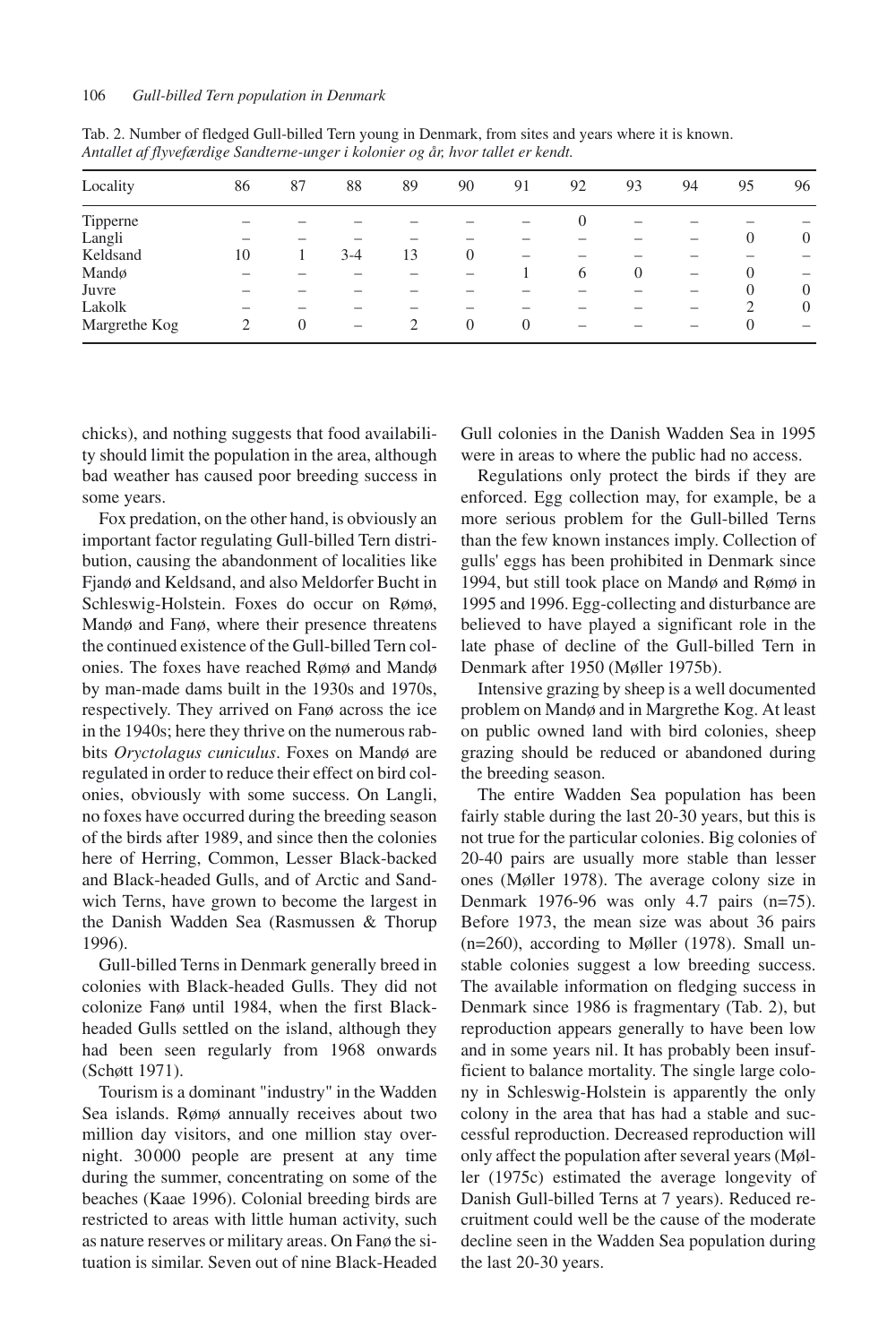### **Conclusion and recommendations**

Despite the abandonment of the traditional Danish breeding sites in North Jutland, the total Danish population of Gull-billed Terns has been fairly stable since 1981. Colony site changes are frequent and breeding success is low.

Fox predation, nest destruction by grazing livestock, and possibly human disturbance are the major factors causing low reproduction and shifts between colony sites. If the decline of the population is caused by a poor reproductive success, it may still be possible to turn the trend. Within a few years it could be too late.

We recommend that a coherent management plan for the Gull-billed Tern is prepared jointly by the Danish and German authorities. The plan should set up guidelines for the protection of actual and potential breeding sites, adequately addressing the problems of intensity and timing of grazing at breeding colonies, human disturbance and direct persecution, and fox predation. Control of foxes should be a part of the management plan.

The plan should include an intensive monitoring scheme to obtain precise data on population development, breeding success, causes of breeding failure, and foraging.

#### **Acknowledgments**

A.P. Møller, P. Südbeck and U. G. Sørensen kindly commented on an earlier draft of this paper, and Bill Arthy corrected the English. Martin Iversen provided information from the archives of DOF-Sønderjylland. Jens Gregersen provided unpublished data from sites in Limfjorden.

#### **Resumé**

#### **Ynglebestanden af Sandterne i Danmark 1976-1996**

Bestanden af Sandterne *Gelochelidon nilotica* er gået voldsomt tilbage i løbet af dette århundrede. Siden kernelokaliteterne i Limfjorden og Nissum Fjord blev forladt i begyndelsen af 1980erne yngler hele den nordvesteuropæiske bestand nu i Vadehavet. Bestanden er isoleret fra de øvrige europæiske bestande ved Middelhavet.

Bestandsudviklingen og udbredelsen i Danmark i perioden 1976-1996 fremgår af Tab. 1 og Fig. 1-2. Vår Holm i Limfjorden var i en årrække i 1970erne den vigtigste danske koloni, men siden 1988 er der ikke konstateret yngleforsøg i Limfjordsområdet. Årsagen til, at området blev opgivet, var iflg. Møller (1975b) ødelæggelse af fourageringsområderne. Kolonien på Fjandø i Nissum Fjord forsvandt pga. tilstedeværelsen af ræv.

I slutningen af 1980erne var den største koloni i Vadehavet Keldsand ved Sønderho på Fanø. Denne koloni forsvandt også pga. ræv, og fuglene flyttede til Mandø, hvor ynglesuccessen imidlertid var ret ringe (Tab. 2), formentlig pga. græssende får og menneskelig færdsel (incl. indsamling af æg i fuglekolonier). Ægindsamlingen fortsatte endnu i 1996 trods et generelt forbud siden 1994.

Margrethe Kog har i det meste af perioden huset et til to ynglepar, men ynglesuccessen har været ringe, formentlig pga. græssende får. Ræve ødelagde dog koloniområdet i 1996.

I det meste af perioden har Sandternen ynglet to steder på Rømø. Data er ret mangelfulde, men tilsyneladende har ungeproduktionen ikke været særlig stor. Årsagerne hertil er ukendte, men også her forekommer der ægindsamling i betydeligt omfang. I 1996 flyttede hovedkolonien (7 par) til et nyt opvækstområde i det lukkede militære øvelsesområde på forstranden på Rømø; området er ret uforstyrret, men kolonien blev oversvømmet i slutningen af juni kort før klækningen.

Måge- og ternekolonien på Keldsand blevet lukket for færdsel pga. Sandternens tilstedeværelse. DOF har i enkelte år organiseret et opsyn med kolonierne på såvel Keldsand som Mandø.

I hele perioden har langt den største koloni i Vadehavet (20-60 par) ligget i Slesvig-Holsten. Bestanden syd for grænsen toppede med 60-70 par mellem 1975 og 1983, men er siden faldet til 40-50 par. Den store koloni er flyttet mellem flere lokaliteter og lå i 1995-1996 ved Elbens nordlige bred i en stor koloni af Fjordterne og Hættemåge, som opstod efter at området effektivt var blevet hegnet mod ræve. Den danske del af bestanden har siden 1981 været ret stabil på 11-16 par.

Fourageringsmulighederne i Vadehavet er formodentlig tilstrækkeligt gode og har ikke ændret sig væsentligt de sidste 20 år. Imidlertid betyder den meget lille bestandsstørrelse og de hyppige koloniskift, sammenholdt med den ret beskedne ungeproduktion, at bestanden må betegnes som akut truet.

Det foreslås, at myndighederne i Danmark og Tyskland i fællesskab udarbejder en forvaltningsplan til bevarelsen af bestanden af Sandterne. Denne plan bør sigte på at minimere de negative faktorer, der vides at påvirke bestanden. Bl.a. bør ræve bekæmpes på Vadehavsøerne, og antallet af potentielle ynglekolonier bør øges ved at gennemføre en bedre beskyttelse af kolonier af Hættemåger og terner. Endelig bør planen indebære en intensiv overvågning, så forhold omkring ynglesucces og fouragering kan klarlægges, og effekten af en effektiv beskyttelse kan følges.

#### **References**

- Asbirk, S. & S. Søgaard (eds) 1991: Rødliste '90. Særligt beskyttelseskrævende planter og dyr i Danmark. – Miljøministeriet.
- Cramp, S. (ed.) 1985: The birds of the western Palearctic. Vol. 4. – Oxford University Press.
- Dybbro T. 1978: Oversigt over Danmarks Fugle. DOF, København.
- Fleet, D., J. Frikke, P. Südbeck & R. L. Vogel 1994: Breeding birds in the Wadden Sea. – Wadden Sea Ecosystem No. 1-1994, Common Wadden Sea Secretariat.